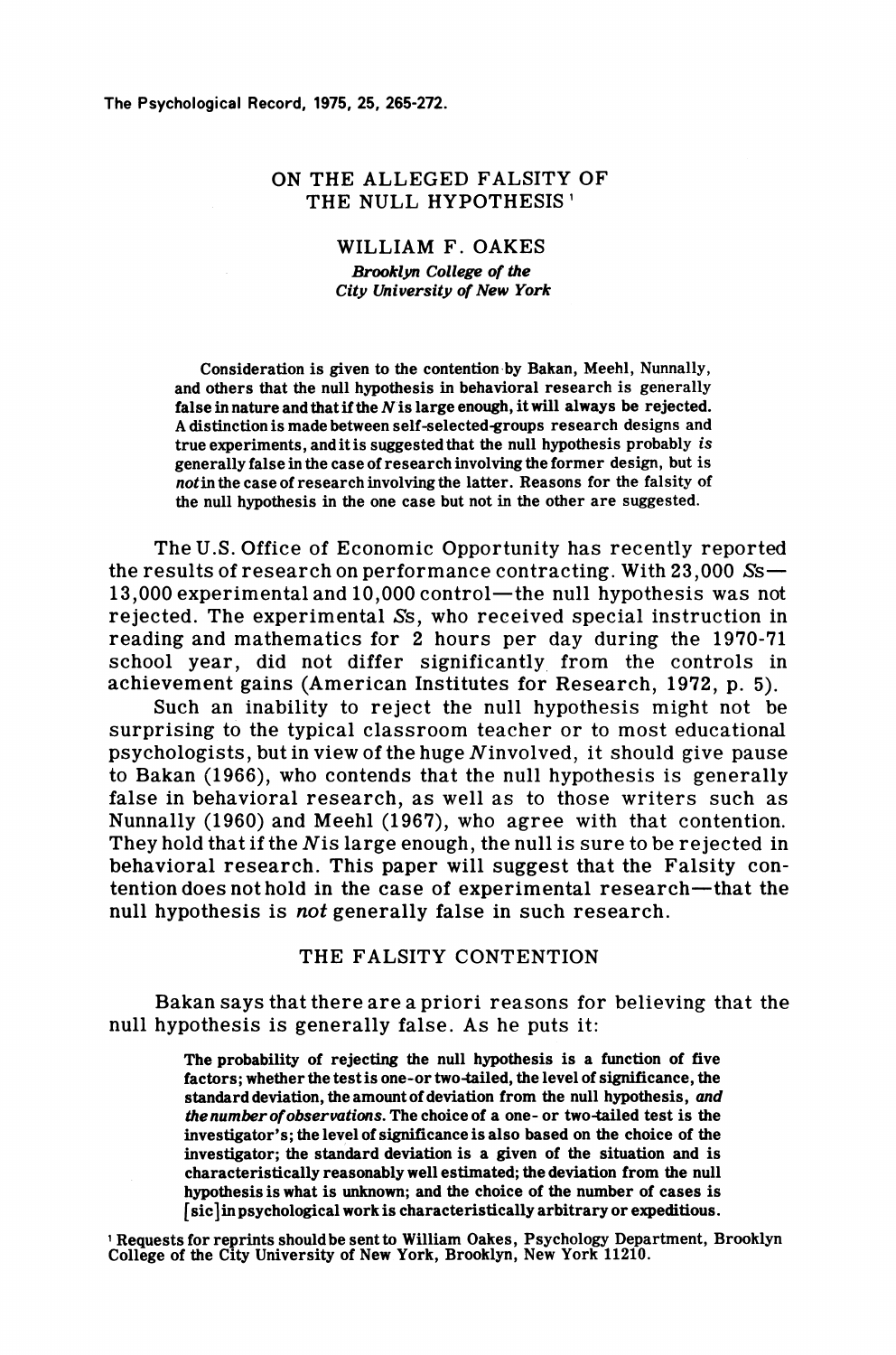Should there be any deviation from the null hypothesis in the population, no matter how small-and we have little doubt but that such a deviation usuallyexists-a sufficiently large number of observations will lead to the rejection of the null hypothesis [1966, p. 426]

Bakan presents the following evidence for having little doubt but that a deviation from the null hypothesis usually exists:

> One of the common experiences of research workers is the very high frequency with which significant results are obtained with large sampies. Some years ago, the author had occasion to run a number of tests of significance on a battery of tests collected on about 60,000 subjects from all over the United States. Every test came out significant. Dividing the cards by such arbitrary criteria as east versus west of the Mississippi River, Maine versus the rest of the country, North versus South, etc., all produced significant differences in means. In some instances, the differences in the sampie means were quite small, but nonetheless, the *p*  values were all very low  $[p. 425]$ .

Nunnally (1960), who also holds that the null hypothesis is generally false in behavioral research, reported as evidence for this contention an experience involving 700 Ss in a study of public opinion. After a factor analysis of the results, he calculated the correlation coefficients of the factors with age, sex, income, and a number of other variables: "Nearly all correlations were significant, including ones that made little sense  $[p, 643]$ ."

Meehl (1967), supporting the same contention, presented evidence from a study involving "a huge sample of over 55,000 Minnesota high school seniors" in which it was found that "91% of pairwise associations among a congeries of 45 miscellaneous variables such as sex, birth order, religious preference, number of siblings, vocational choice, club membership, college choice, mother's education, dancing, interest in woodworking, liking for school, and the like" showed statistically significant relationships [p. 109].

The following report will distinguish between two basic classes of research design, the self-selected-groups (SSG) design and a true experimental design, and it will suggest that while the Falsity contention is very likely true with respect to the SSG design, it does not hold for the experimental design.

# DISTINGUISHING BETWEEN A TRUE EXPERIMENT AND THE SSG RESEARCH DESIGN

Subject characteristics are quite commonly taken as the independent variables in behavioral research, as, for example, when behavior is observed to be a function of Ss' age, sex, socioeconomic level, ethnic identification, education, nAch level, drive level, anxiety level, psychiatric diagnosis, etc. With some subject variables, e.g., anxiety level, the *E* may have a choice. He may treat anxiety as a personality variable and choose two groups of Ss for the levels of the independent variable on the basis oftheir scores on some instrument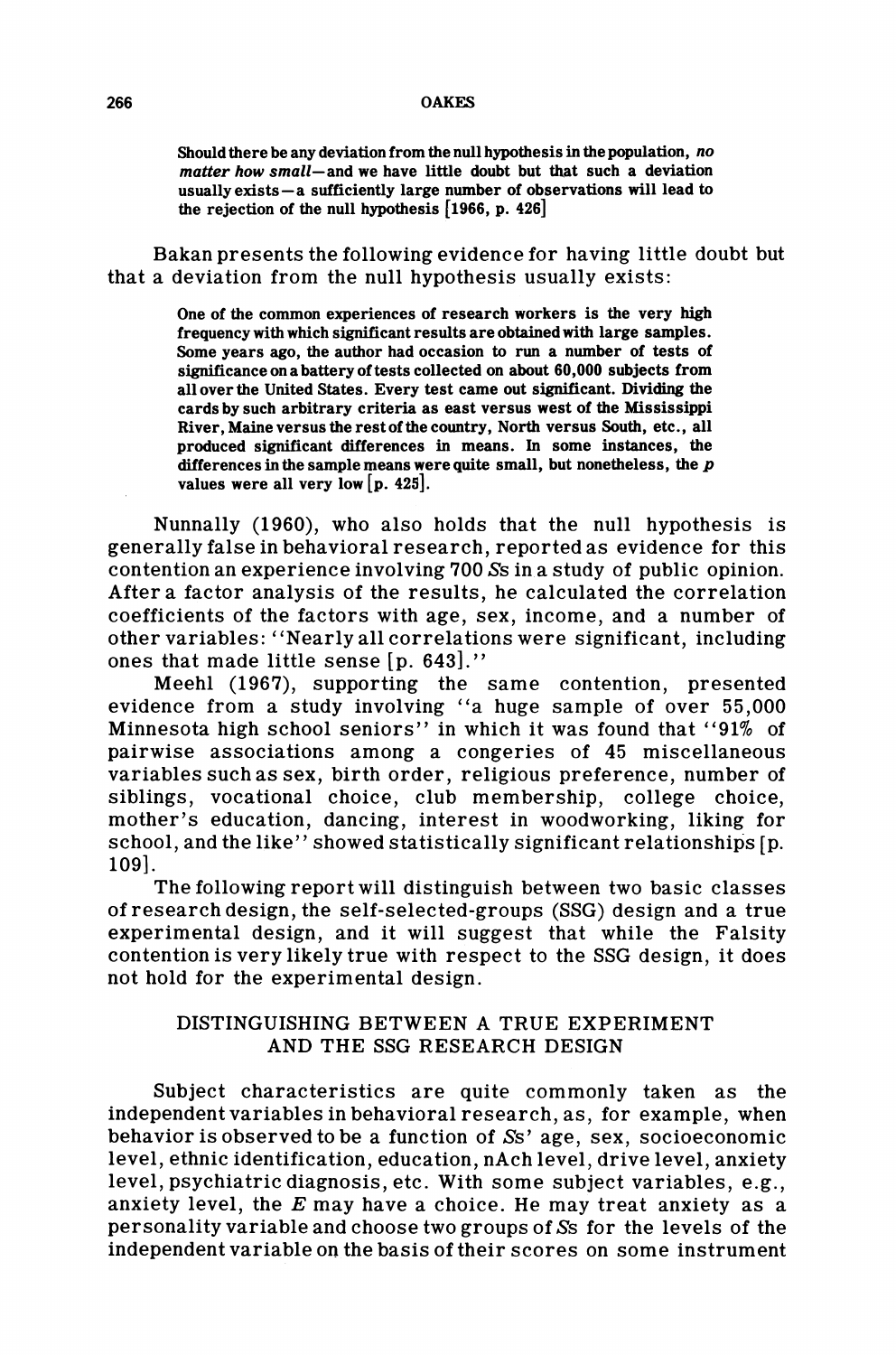designed to assess anxiety level, such as the Taylor Manifest Anxiety Scale. Or, rather than selecting Ss for the levels of the independent variable on the basis of their degree of pre-existing anxiety, he may instead set up conditions designed to *induce* in his Ss different levels of the independent variable, high versus low anxiety, then observe the subject behavior that is his dependent variable under the two levels of induced anxiety. In the latter case, when  $E$  induces the level of anxiety in his Ss, he is manipulating the level of the independent variable at will. He is, in effect, *assigninghis* Ss to the levels of the independent variable. It is this assignment by *E* of the levels of the independent variable to Ss at will that qualifies the latter type of study as a member ofthe class of true experimental designs. On the other hand, in the former case *E* cannot *assign* high or low scores on the Manifest Anxiety Scale to his Ss at will. Rather, it is the characteristics of Ss themselves that determine their membership in the groups constituting the levels of the independent variable. The level of the independent variable for each  $S$  in this type of design is thus selfdetermined, i.e., determined by his own characteristics, *indepen*dent of E's assignment-the SSG research design. A research study utilizes the true experimental design whenever  $E$  assigns the levels of the independent variable to Ss at will, and it is an SSG design whenever the level of the independent variable is determined for each S by his own characteristics. Research in which a subject characteristic is taken as the independent variable usually involves the SSG design, as it is rarely possible for *Eto* manipulate subject variables at will. He must take such variables as age, sex, race, socioeconomic status, religion, etc., as he finds them.

# EVIDENCE FOR THE FALSITY CONTENTION-EXCLUSIVELY SSG

Taking Bakan's example, when he separated his Ss into those from east versus those from west of the Mississippi River, from Maine versus the rest of the country, from the North versus South, he was using the SSG design. He was setting up those contrasted groups based on subject characteristics as the levels of his independent variable and was then testing the significance of the difference in the mean test scores (the dependent variable) of the groups thus formed. Similarly, when Meehl separated his Ss on the basis of sex, birth order, religious preference, num ber of siblings, ete., and found relationships among the variables, he was also in effeet setting up independent variable levels based on subjeet eharaeteristies and comparing the groups on various dependent variables-he was also using the SSG design. Nunnally was also using the SSG design when he found differenees in the factor scores (the dependent variable) of Ss differing on age, sex, income, and other such variables (the independent variables), as evidenced by the correlation of the factors with such subject variables.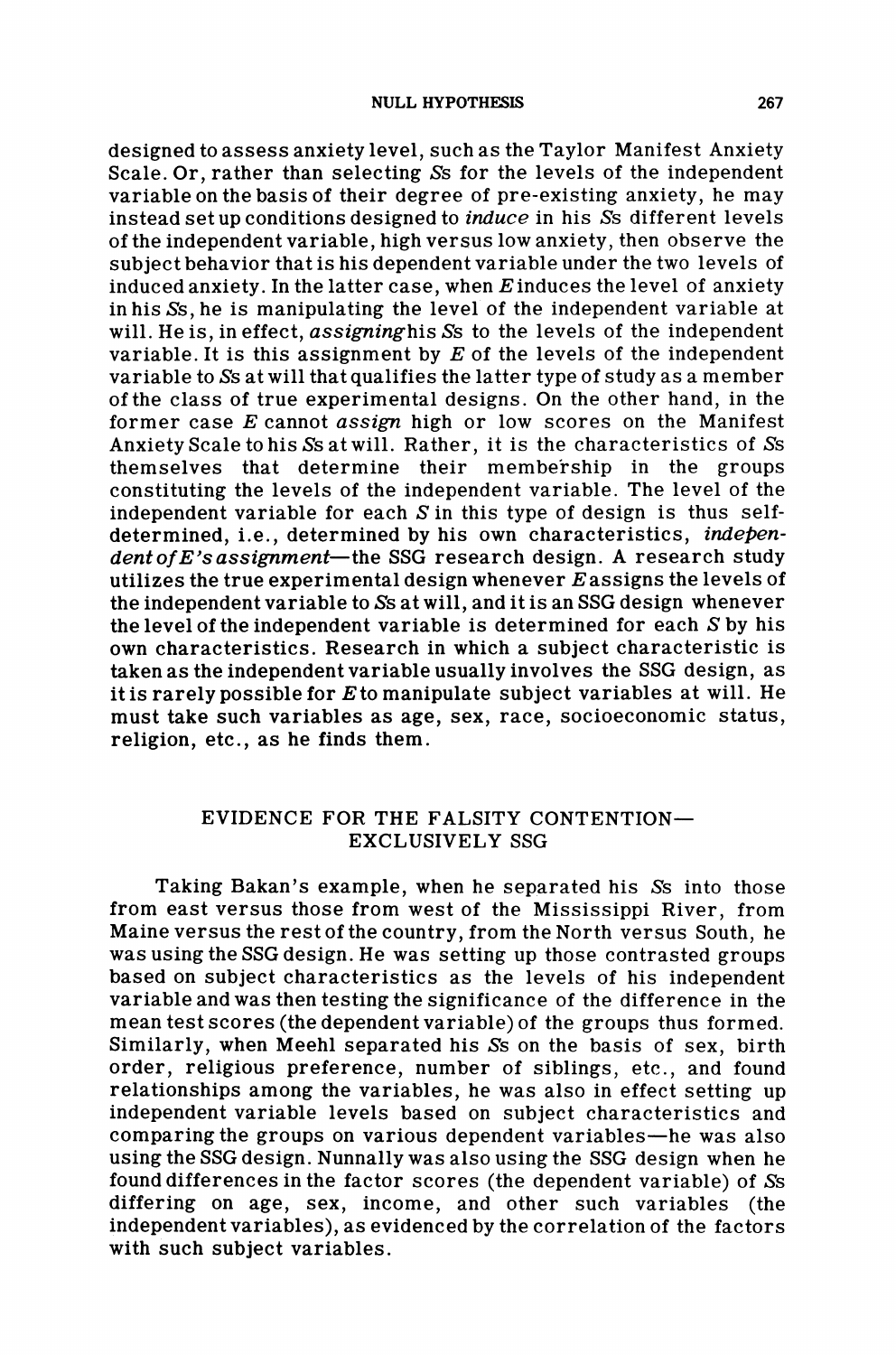268 OAKES

The evidence those writers have presented to support their contention that a large enough *Nwill* always result in rejection of the null can thus be seen without exception to involve the SSG research design. The contention is not supported by evidence resulting from the use of a true experimental design, i.e., research involving a manipulated independent variable, the levels ofwhich are assigned at will to Ss by *E.* The OEO study mentioned in the first paragraph above was a true experimental design and did not reject the null, even with an *Nof23,OOO.* The reason this can happen is that although the Falsity contention may weIl be true with respect to research involving the SSG design, it is not true for the experimental design.

# WHY THE FALSITY CONTENTION HOLDS FOR THE SSG DESIGN

Why should the Falsity contention be true in the case of the SSG design? In the first place, it should always be recognized that the subject variable which is the independent variable in an SSG design is itself *caused.* That is, there is some combination of other variables which has causally determined those subject characteristics which qualify the individuals for membership in the groups constituting the levels of the independent variable. Continuing with the example ofhigh versus low anxiety levels (TMAS scores) as the independent variable, there is for each Ssome combination of other (extraneous) variables that has determined whether he will be in the high- or low-anxietylevel group. 1fthis is the case, then it follows that a comparison of the high versus low groups with respect to any of those variables that are involved in the determination of anxiety level for the Ss will find the high and low groups differing with respect to that variable. That iS, if the *Nis* sufficiently large, the null hypothesis will be rejected for any such influential variables.

But such influential variables likely do not exert their causal influence *only* on the particular subject variable taken as the independent variable-anxiety in this example. Many other subject characteristics and aspects of behavior of the Ss will also be influenced by this same combination of influential variables that has determined the high versus low level of anxiety. If this is true, it follows that a comparison of the two anxiety level groups on any dependent variable whose determining variables overlap with those determining anxiety level will result in the rejection of the null if the *N*  is sufficiently large.

Further, those influential variables that have determined the level of the independent variable for Ss are likely to be found to covary in nature with other influential variables, which variables, plus others also influenced by them, will also be found to differ for the independent variable groups-if the *N* is large enough. In any SSG design it can be seen that there will exist a vast network of interrelated variables covarying with the independent variable.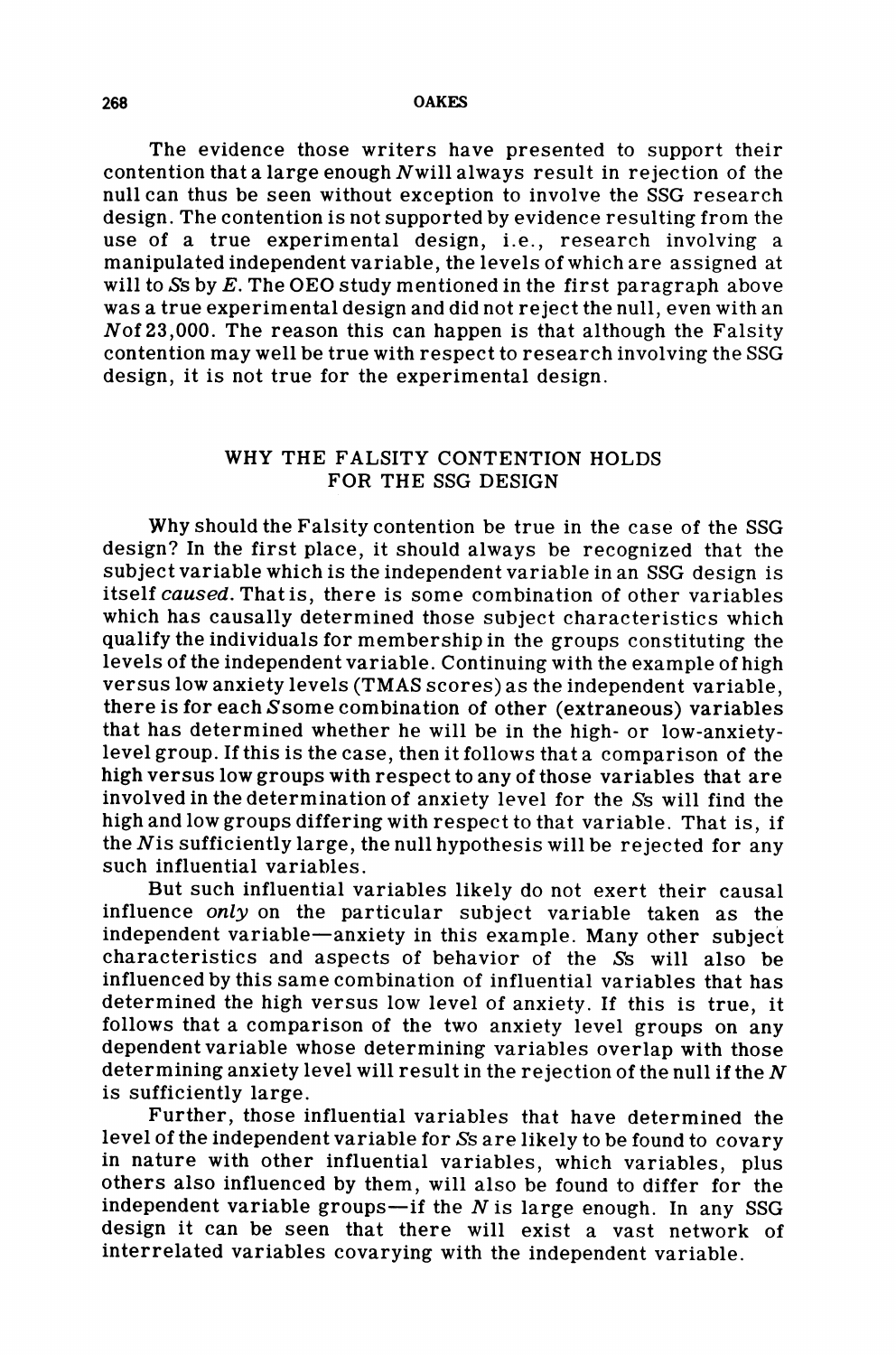Thus if one assumes a deterministic or at least a quasideterministic position (as any serious behavioral scientist must do), that the subject variable that is the independent variable in an SSG study is *caused,* then it must be expected that the null hypothesis is likely to be rejected for any dependent variable of interest—whenever the SSG design is used. As Meehl suggests,

Our general background knowledge in the social sciences, or, for that matter, even 'common sense' considerations, makes ... an exact equality of a11 determining variables, or a precise 'accidental' counterbalancing of them, so extremely unlikely that no psychologist or statistician would assign more than a negligibly small probability to such a state of affairs [Meehl, 1967, p. lOS].

It therefore seems quite reasonable that the Falsity contention should be accepted as true whenever the SSG design is used. This more restricted proposition may be stated as follows: *With groups selected on the basis ofa difference on one variable of Psychological interest, the null hypothesis with regard to any other behavioral variable is probably false in the state of nature.* 

## WHY THE FALSITY CONTENTION DOES NOT HOLD FOR A TRUE EXPERIMENT

But what about the case of research involving a true experimental design with a manipulated independent variable? It can be seen that in order for the Falsity contention to hold, and for the probability of the null being rejected to increase with increasing *N,* it is necessary to assume some fixed, nonzero amount of difference in the dependent variable values for the independent variable groups. It is true that if there is a nonzero difference, no matter how small, in the dependent variable for the independent variable groups, the null hypothesis will be rejected if the *N* is large enough. Such a fixed difference would place a constant in the numerator of the t-fraction for the significance test; and since the denominator of the t-fraction (the measure of variability) decreases as Nincreases, the value of *t* must eventually be sufficiently large to reject the null. But such a fixed value of the numerator does not necessarily occur in the case of research involving a true experimental design.

The defining characteristic of the true experimental design is, as pointed out above, the assignment *at will* by the researcher of levels of the independent variable to Ss. Continuing with the example of two levels ofanxiety, high versus lovr, presumably induced in Ss by *E's*  manipulations, in this true experiment Eassigns his Ss *at random* to the high versus low anxiety groups. He then compares the dependent variable values for the groups thus constituted. This random assignment of Ss to the two groups produces groups which, before *E's*  manipulations, ha ve a probability of differing on any variable equal to the alpha-level of the significance test used. The important point here is that this probability of the groups differing initially on any variable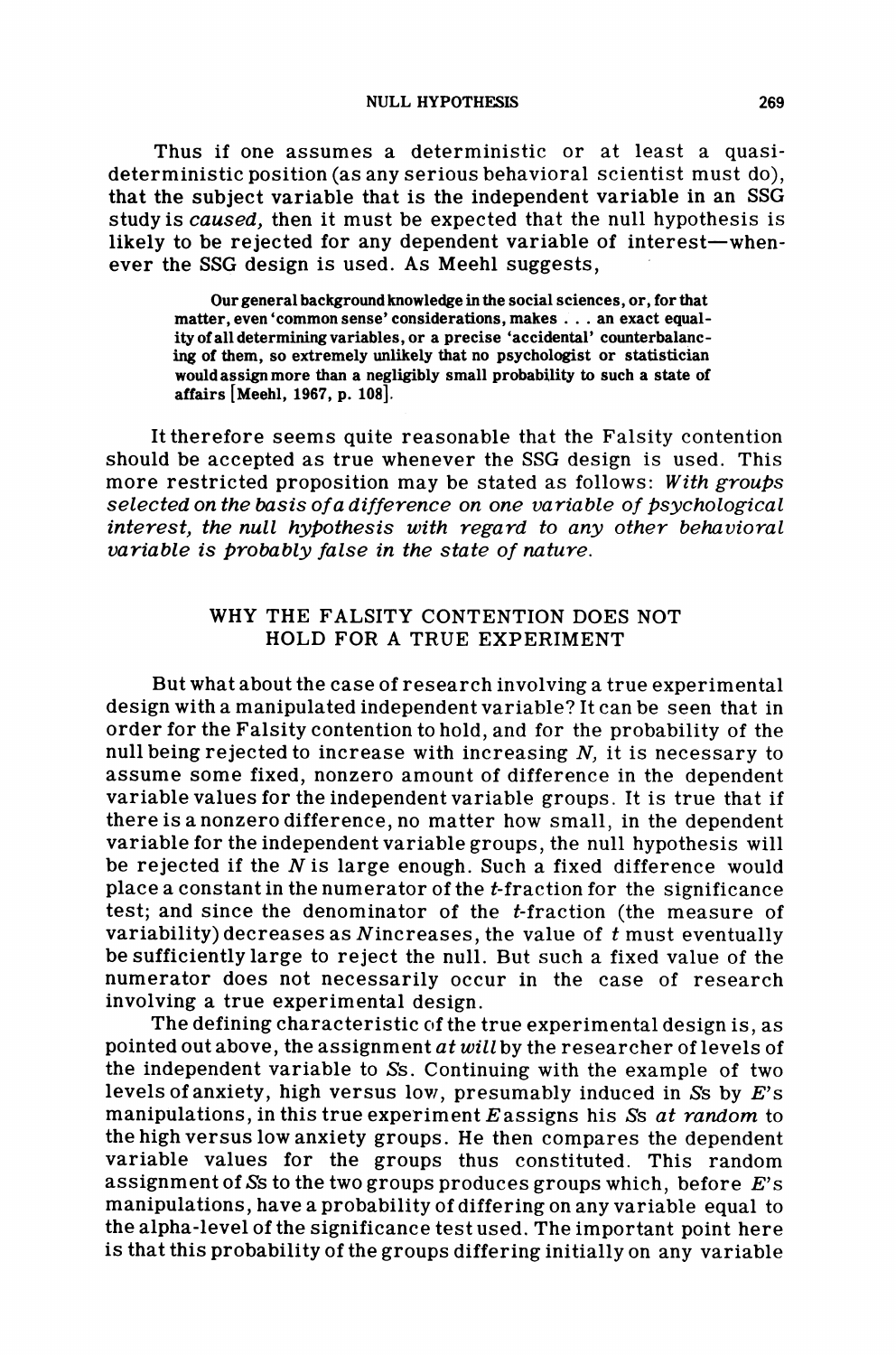ofinterest is *independent* 0/ *the Slze* 0/ *N.* In other words, by using random assignment of Ss to levels of the independent variable, *E* is setting up a condition in which there is *no* relationship between the basis for assignment to groups and any behavioral measure. That is the definition of a random assignment, that the assignment is independent of the characteristics of the individuals assigned. So no matter what behavioral characteristic one may choose, no matter what its base rate in the population, the probability of an individual with a high score on the behavioral characteristic being in the one group initially is equal under random assignment to his probability of being in the other. The same is also true for any individual with a low value on the behavioral characteristic of interest. With a random procedure, as such Ss are assigned to independent variable groups, the likelihood is that an individual who scores above the mean of the population on a measure of any subject variable and who is assigned to one ofthe groups will be matched by an individual with a similarly high score who is assigned to the other. And those high-scoring individuals in each of the groups are likely also to be matched by equally lowscoring individuals assigned to the two groups. So the expectation is that the means of the sampies drawn from that population-and note that they are drawn from the *same* population-in the two independentvariable groups will approximate equivalence on any subject variable as they balance out. If the sampie size of the two groups is small, one expects greater disparity in their means on any subject variable, because of the occasional fortuitous assignment of a high- or lowscoring individual to one group without its being balanced by a similarly high- or low-scoring individual being assigned to the other. However, as the sampie sizes are increased, the contribution to the mean of any such extreme score is diminished, and thus the probability of extreme deviations of the difference in the means from a value of zero *decreases with increasing N.* In short, the expected population value of a difference in means of *zero* is approached stochastically as *N* increases. This is accommodated for in the formula for the test of significance of a difference in means by having the denominator in the  $t$ -fraction, the measure of variability, decrease as a function of increasing *N,* so that a smaller absolute difference in the means is required for a given level of significance as Nincreases, and a larger absolute value of the difference in means is required for significance at a given level as Ndecreases. The Falsity contention that the probability of rejecting the null increases with an increase in Nignores the stochastic approach of the numerator of the t-fraction to the population value of zero, and instead assumes some fixed, nonzero difference between the sampie means. It therefore does not apply in the case of a true experimental design-unless the independent variable does indeed have an effect upon the dependent variable.

It is clear that if there is no effect of the independent variable on the dependent variable in a true experiment, the null hypothesis will not be rejected veridically no matter how large the *N.* But is it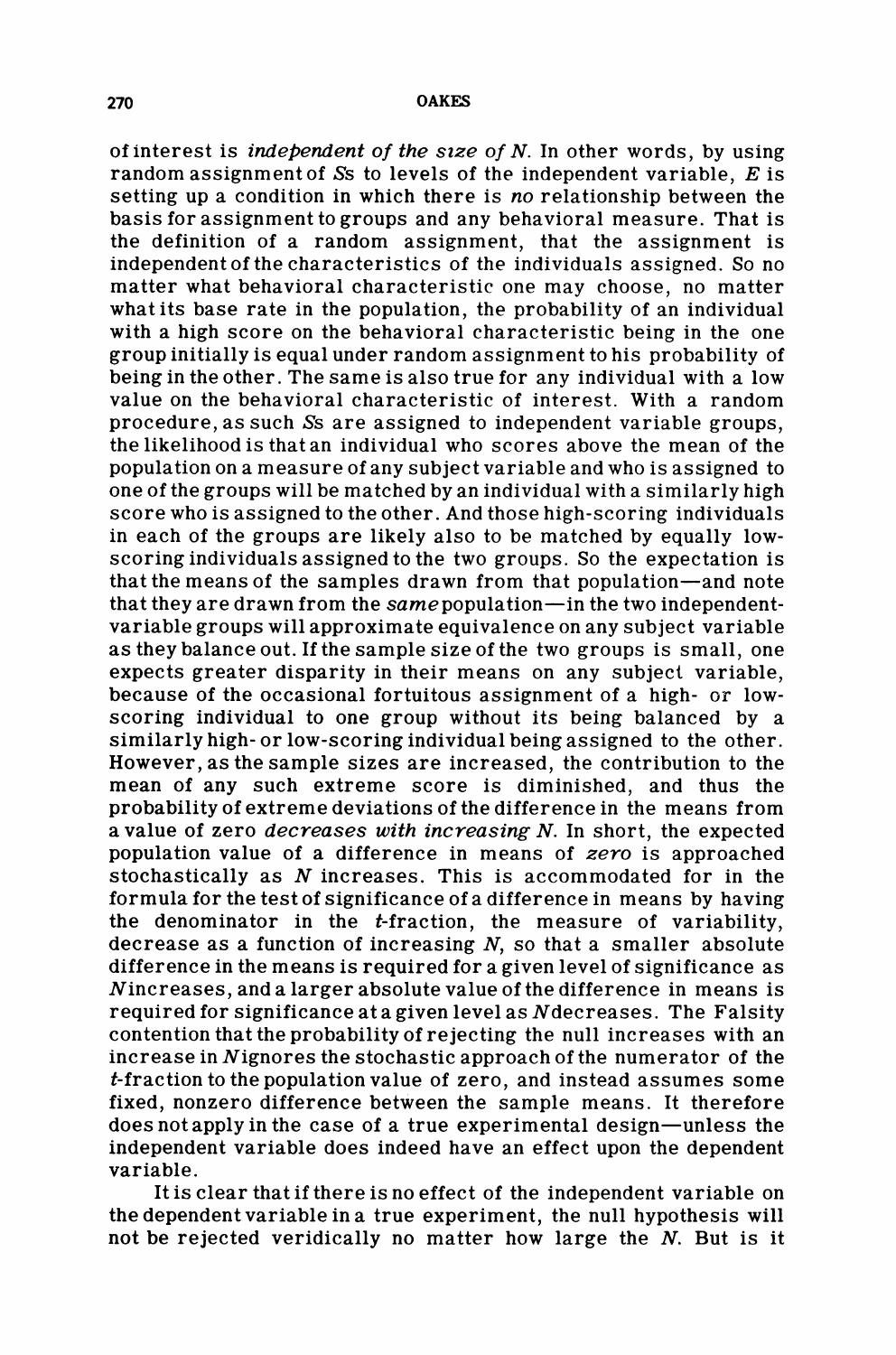possible for any independent variable to have no effect on the dependent variable? Of course it is. One can think of a whole host of what would be considered "trivial" variables that would have no effect on a particular dependent variable one might be interested in. The color of the  $E$ 's tie wouldn't affect the  $S$ 's critical flicker fusion frequency; the sign of the zodiac under which rats are born would not influence their rate of learning an avoidance response, etc. Those are, of course, trivial examples. But how does one know whether a variable is trivial with respect to a particular dependent variablehow does one know whether a variable actually does influence behavior? Meehl would have us believe that "it is highly unlikely that *any* discriminable stimulation which we apply to an experimental subject would exert literally *zero* effect upon any aspect of his performance [1967, p. 109]." Actually, one can find out whether a variable is causally related in a consistent manner to a behavioral dependent variable of interest only by conducting an experiment.

Meehl may be correct with respect to the individual S. In the example above it may be that the color of *E's* tie, if discriminated by a particular S, may influence some aspect of his behavior, possibly that being observed as the dependent variable. But in order for this to result in the rejection of the null hypothesis when the dependent variable values are compared for Ss run with one tie color versus another, the tie color variable would have to influence the critical flicker fusion frequency of many more than just that one  $S<sub>-</sub>$  and to influence it for Ss *consistently in the same direction.* In other words, it would have to exert a consistent causal influence on the dependent variable over Ss.

Probablya great many graduate students have had the experience of running an experiment and getting "almost significant" results, then increasing the Nonly to have the effect wash out as nonsignificant with the larger *N.* If the Falsity contention were true, that shouldn't happen. One should always be able to get significance by just increasing the *N.* But it doesn't hold for the experimental design, and it is clear that there are some independent variables that don 't affect some dependent variables. And they are not all "trivial" variables. For example, Slamecka (1968) has been able to demonstrate the unexpected finding that in a free-recall task Ss' ability to recall the remaining items on a list is not influenced by *E's* supplying some of the words on the list for him -even with 29 of the 30 words being supplied. And Guttman and Kalish (1956) found that the height of the generalization gradients along a continuum of wavelengths of light was not influenced by the discriminability of the hues for their pigeons.

Researchers have a powerful tool for detecting causal relationships *and theirabsencein* the true experimental design. The claims of Bakan and others to the contrary notwithstanding, one should not assume that everything is related to everything else behaviorally, and that it is always necessary only to increase the *N* to show any variable as significantly related to any other. One doesn't